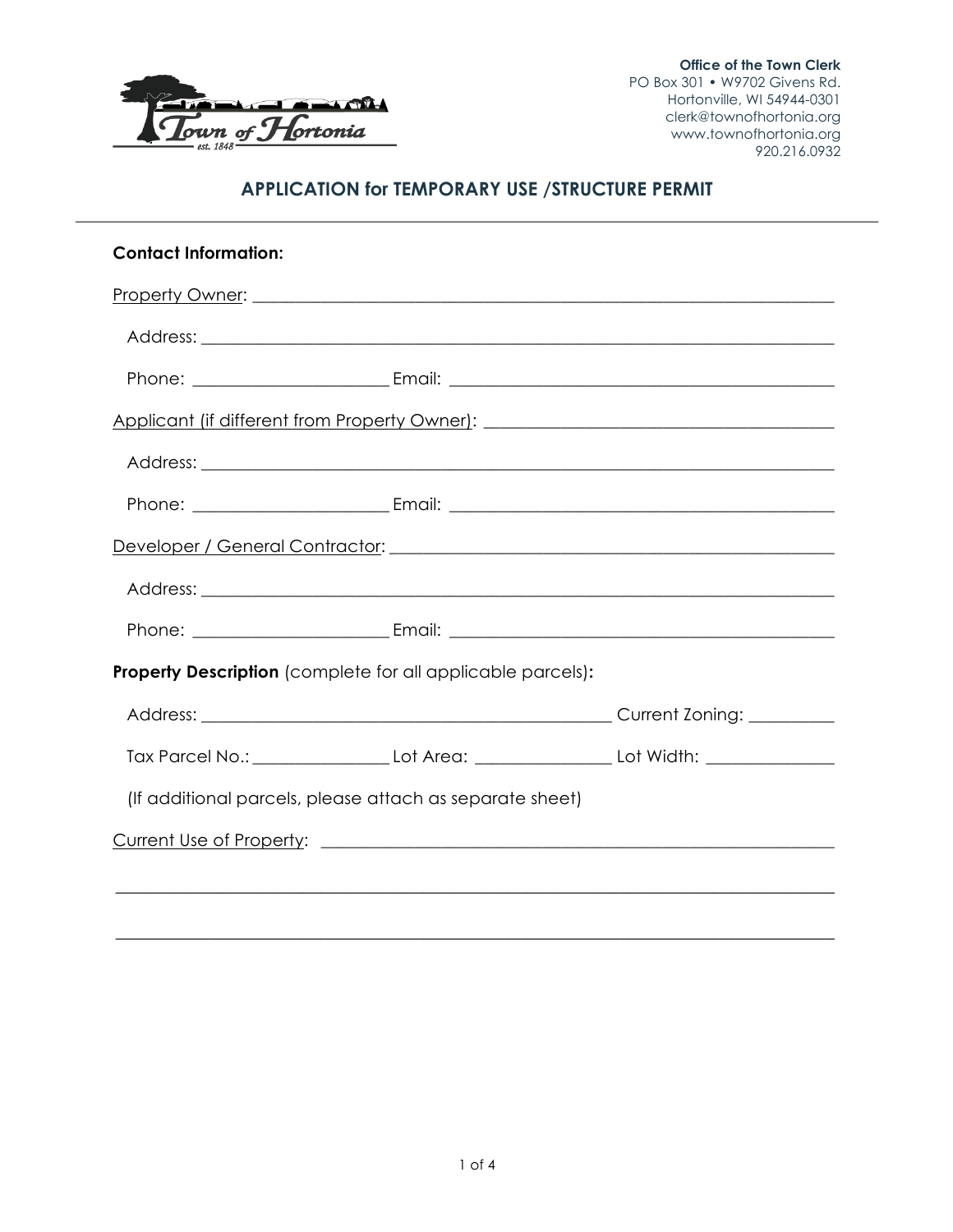### **Temporary Use / Structure:**

The Temporary Use or Structure Permit is requested for the following purposes as provided for in Chapter 17.2.04(C)(1) of the Zoning Ordinance (provide detailed description):

Duration of Temporary Use or Structure: From: \_\_\_\_\_\_\_\_\_\_\_\_\_\_\_\_\_\_\_\_\_\_\_\_\_\_\_\_\_\_\_\_\_\_

\_\_\_\_\_\_\_\_\_\_\_\_\_\_\_\_\_\_\_\_\_\_\_\_\_\_\_\_\_\_\_\_\_\_\_\_\_\_\_\_\_\_\_\_\_\_\_\_\_\_\_\_\_\_\_\_\_\_\_\_\_\_\_\_\_\_\_\_\_\_\_\_\_\_\_\_\_\_\_\_\_\_

\_\_\_\_\_\_\_\_\_\_\_\_\_\_\_\_\_\_\_\_\_\_\_\_\_\_\_\_\_\_\_\_\_\_\_\_\_\_\_\_\_\_\_\_\_\_\_\_\_\_\_\_\_\_\_\_\_\_\_\_\_\_\_\_\_\_\_\_\_\_\_\_\_\_\_\_\_\_\_\_\_\_

\_\_\_\_\_\_\_\_\_\_\_\_\_\_\_\_\_\_\_\_\_\_\_\_\_\_\_\_\_\_\_\_\_\_\_\_\_\_\_\_\_\_\_\_\_\_\_\_\_\_\_\_\_\_\_\_\_\_\_\_\_\_\_\_\_\_\_\_\_\_\_\_\_\_\_\_\_\_\_\_\_\_

### **Application Checklist**:

The purpose of the Application Checklist is to ensure a complete submittal has been prepared and to expedite the review process. Please complete the checklist in full by using one of the following symbol codes.

#### ✓ Included with Application **−** Appears Inapplicable

| Code | <b>Temporary Use Application Submittal Requirements</b>                            |  |
|------|------------------------------------------------------------------------------------|--|
|      | Temporary uses with a requested duration of less than two weeks and which do       |  |
|      | not include temporary structures will include a site sketch showing the extent and |  |
|      | location of the proposed use.                                                      |  |
|      | Temporary use with a requested duration of two or more weeks or which include      |  |
|      | the use of temporary structures shall comply with the requirements for Temporary   |  |
|      | Structures as presented in the table above.                                        |  |

| Code | <b>Temporary Structure Application Submittal Requirements</b>                                      |
|------|----------------------------------------------------------------------------------------------------|
|      | Written description of intended use of the proposed structure.                                     |
|      | Type of structure and exterior building materials and colors.                                      |
|      | Size of structure, including peak height and floor area.                                           |
|      | Location of all entrances, as applicable.                                                          |
|      | A site map/sketch of the subject property showing all of the following:                            |
|      | All lot dimensions of the subject property and applicable setbacks for the<br>temporary structure. |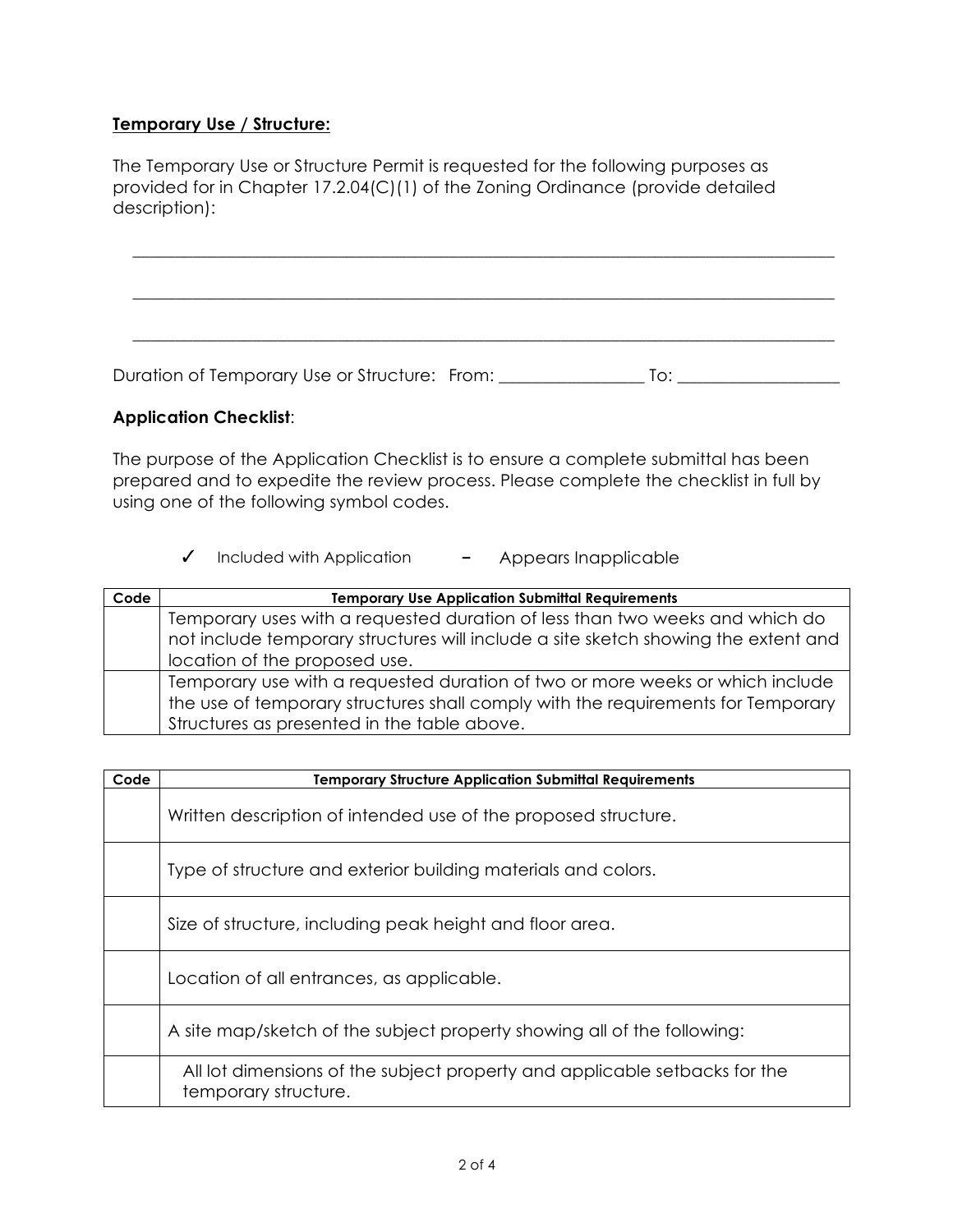| The proposed location of the temporary structure.                                                                               |
|---------------------------------------------------------------------------------------------------------------------------------|
| The type, size, and location of all existing structures onsite with all building<br>dimensions shown.                           |
| The location and general description of all existing structures located within 200<br>feet of the proposed temporary structure. |
| Compliance with the Building Code, as applicable.                                                                               |

## **Additional Information:**

Additional plans and data may be required when determined by the Zoning Administrator to be necessary in order to complete a thorough and efficient review. Certain submission requirements may be waived when determined to be superfluous. Additional information, if applicable, shall be included as an attachment to the Application.

### **Other Permits:**

The information, data, and plans required in this Application, and the approval, conditional approval, or denial of said Application, are specific to the Zoning Ordinance. Additional approvals may be required under the Building Code.

### **Prohibited Structures:**

As per Chapter 17.2.04(H) of the Town of Hortonia Zoning Ordinance, the following structures are prohibited for use as Temporary Structures:

*'Portable storage facilities including shipping containers, portable on demand storage (PODS), store and move (SAM) containers, buses, heavy-duty trucks and their bodies, semi-trailers, freight containers, mobile homes, recreational vehicles and trailers, and any other similar items which are no longer in use for their designated purpose.'*

## **Completeness of Application:**

An incomplete Application or Application Packet lacking all required information will not be accepted.